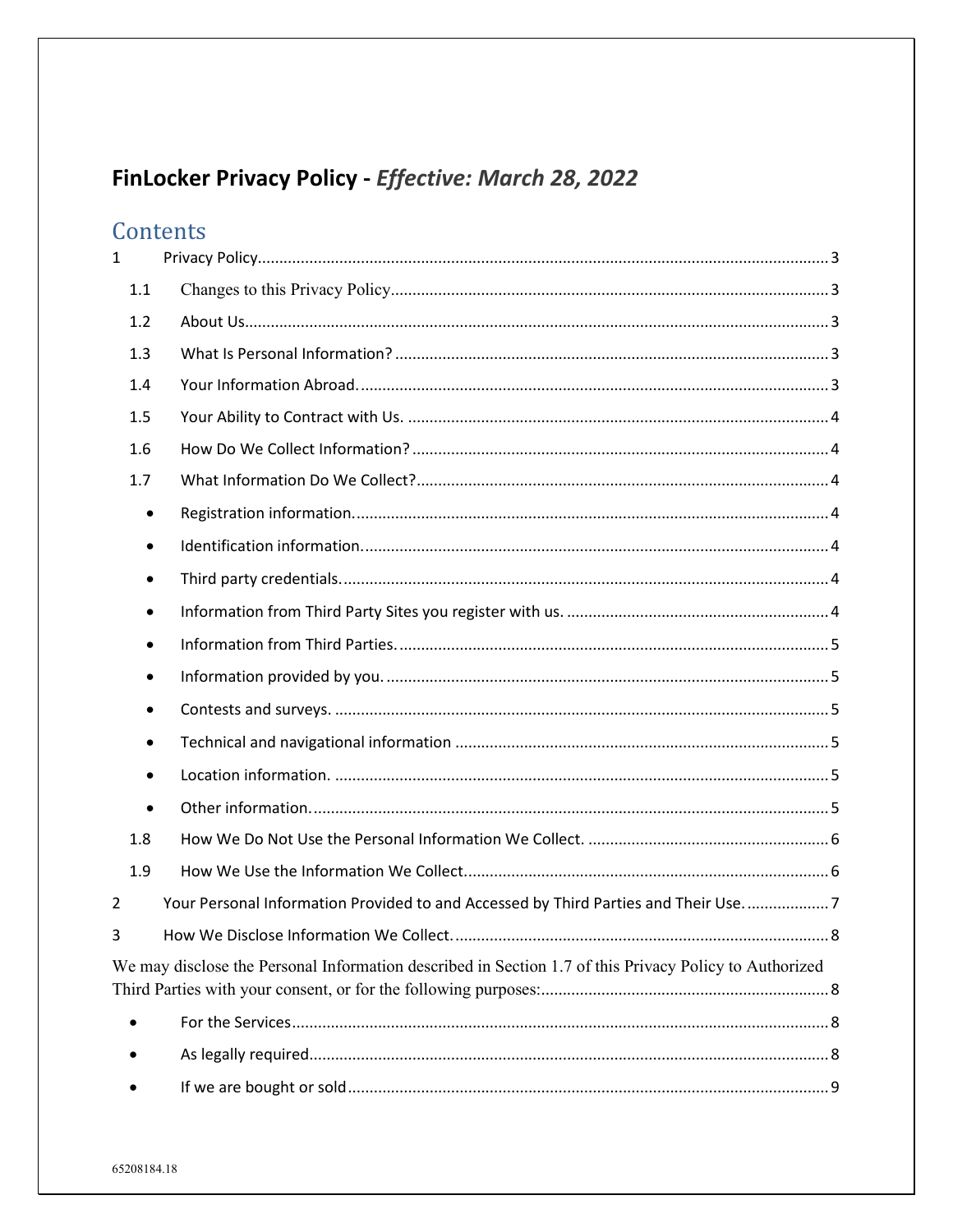| 4    |                                                                                                |
|------|------------------------------------------------------------------------------------------------|
| 5    |                                                                                                |
| 6    |                                                                                                |
| 7    |                                                                                                |
| 8    |                                                                                                |
|      |                                                                                                |
|      |                                                                                                |
|      |                                                                                                |
|      |                                                                                                |
|      |                                                                                                |
| 9    |                                                                                                |
| 10   |                                                                                                |
| 11   |                                                                                                |
| 12   |                                                                                                |
| 13   |                                                                                                |
| 13.1 | Collection and Disclosure of Categories of Personal Information under California Privacy Law15 |
| 13.2 |                                                                                                |
| 13.3 |                                                                                                |
| 14   |                                                                                                |
| 15   |                                                                                                |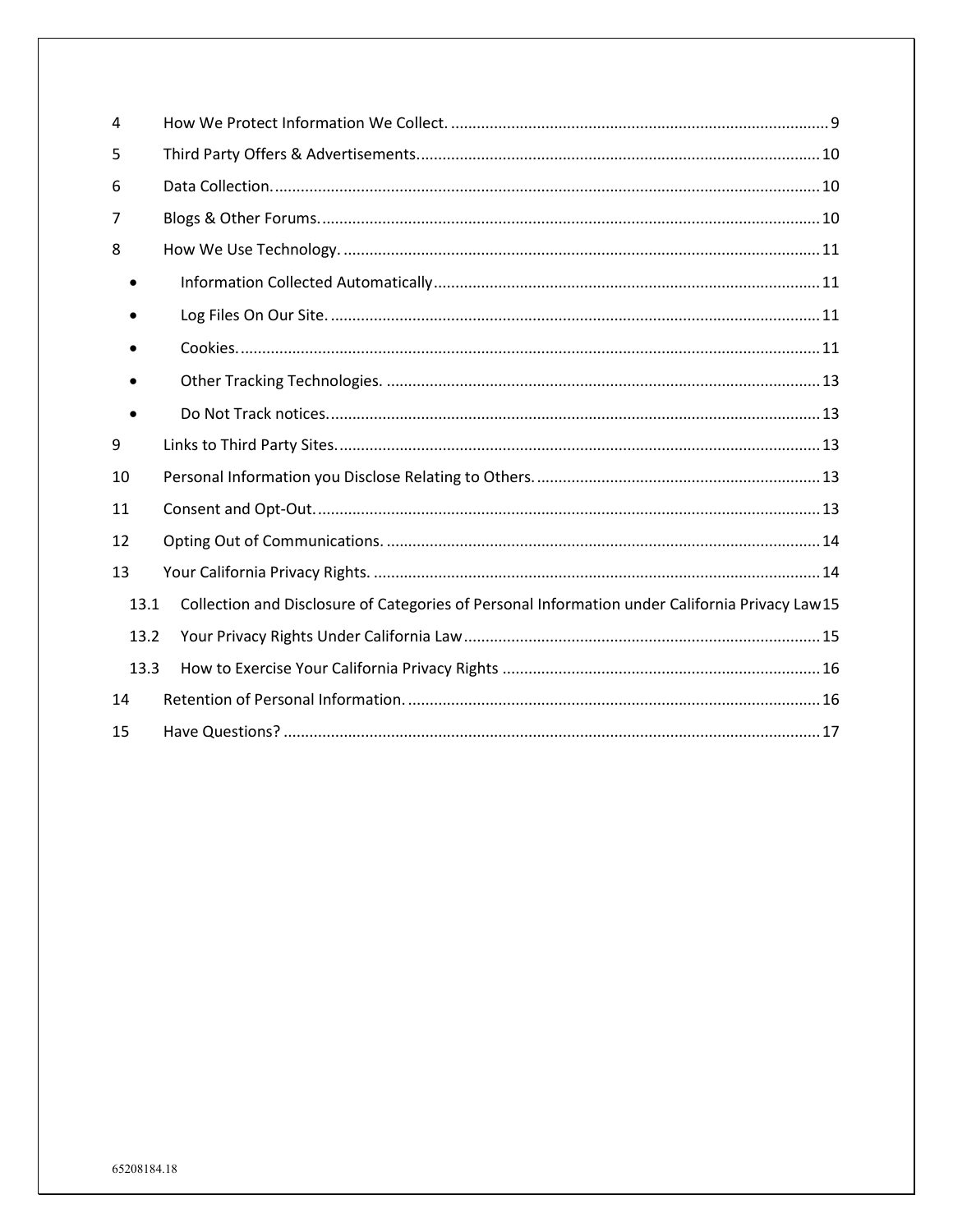#### <span id="page-2-0"></span>**1 Privacy Policy**

## *(Effective: March 28, 2022)*

This Privacy Policy governs the manner in which FinLocker, LLC, a Delaware limited liability company, together with its affiliates and subsidiaries, ("FinLocker", "we", "our", or "us"), collects, uses, discloses, and protects your Personal Information collected or provided through our websites and devices or applications ("Sites") and how we use Personal Information in connection with our services (each a "Service" and collectively the "Services") offered through the Sites. It applies to any Sites where this Privacy Policy is referenced or linked to.

## <span id="page-2-1"></span>1.1 Changes to this Privacy Policy.

We reserve the right, at our discretion, to change, modify, add or remove portions of this Privacy Policy at any time by posting such changes to this page. Changes are effective immediately upon posting. Although we will notify you of changes to the extent and in the manner required by law, you understand that you must check this Privacy Policy periodically for changes. The date this Privacy Policy was last revised appears at the top of this Policy. The most recent version of this policy may be found at [https://www.finlocker.com/privacy-policy/.](https://www.finlocker.com/privacy-policy/)

## <span id="page-2-2"></span>1.2 About Us.

We are committed to informing you how and when we collect Personal Information from you and to safeguarding the Personal Information you give us or give us permission to get. Remember, your use of the Sites is always subject to our Terms of Service, which can be found at [https://www.finlocker.com/terms-of-service/.](https://www.finlocker.com/terms-of-service/)

## <span id="page-2-3"></span>1.3 What Is Personal Information?

"Personal information" is information that can either identify or be associated with a particular person. Personal information does not include information that is anonymous or aggregated. It also does not include information that cannot be associated with or be used to identify a particular person.

# <span id="page-2-4"></span>1.4 Your Information Abroad.

Information we process may be transferred to, stored, and processed in, the United States or any other country in which FinLocker or its affiliates, subsidiaries, or service providers maintain operations. By using and providing Personal Information to us through the Sites or Services, you agree and consent to the transfer, storage, and processing of your Personal Information to any such country in order to operate and provide the Sites and Services.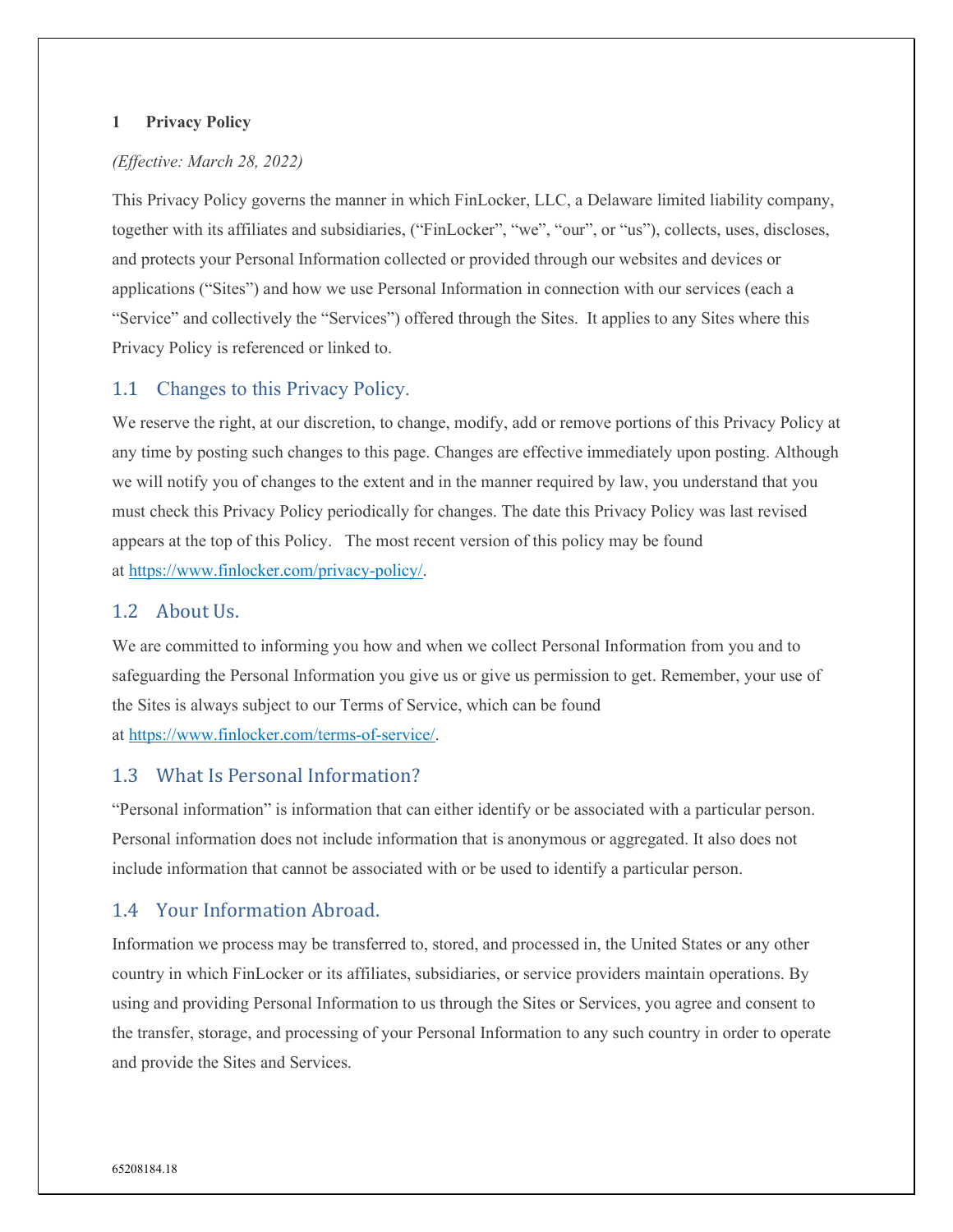# <span id="page-3-0"></span>1.5 Your Ability to Contract with Us.

Our Sites and Services are not intended for children under the age of thirteen (13) or if you are not of legal age to form a binding contract with us. We do not knowingly collect Personal Information from these individuals. If you use the Sites or Services, you hereby represent and warrant that you are at least thirteen (13) years of age. In compliance with the Children's Online Privacy Protection Act, any Personal Information we receive from users we believe to be under the age of thirteen (13) will be purged from our database.

# <span id="page-3-1"></span>1.6 How Do We Collect Information?

We collect information from you in several different ways:

- directly from you when you provide it to us.
- from third parties.
- from public records or other publicly available sources.
- automatically as you navigate through the Sites.

## <span id="page-3-2"></span>1.7 What Information Do We Collect?

In addition to the personal financial information that you may provide, we may collect the following categories of Personal Information about you through the Sites, including but not limited to:

- <span id="page-3-3"></span>• Registration information. When you register for a Service, you will be asked for basic registration information, such as an email address, password, cell phone number, and answers to security questions.
- <span id="page-3-4"></span>• Identification information. You may also be asked to provide identification information to confirm your identity, including your first and last name, address, date of birth, full or partial social security number and phone number.
- <span id="page-3-5"></span>• Third party credentials. You may also enter in certain passwords, usernames, account numbers, and other account information for third-party sites and Internet services ("Third Party Sites").
- <span id="page-3-6"></span>• Information from Third Party Sites you register with us. In order to display information to you through the Services and to share with parties authorized by you, we may collect, on your behalf, your account and other Personal Information from Third Party Sites that you register under your account via the Service. For example, if you register your Bank of America® account with us, we will access your Bank of America<sup>®</sup> information via our Sites in order to present it to you and to share it with other parties authorized by you.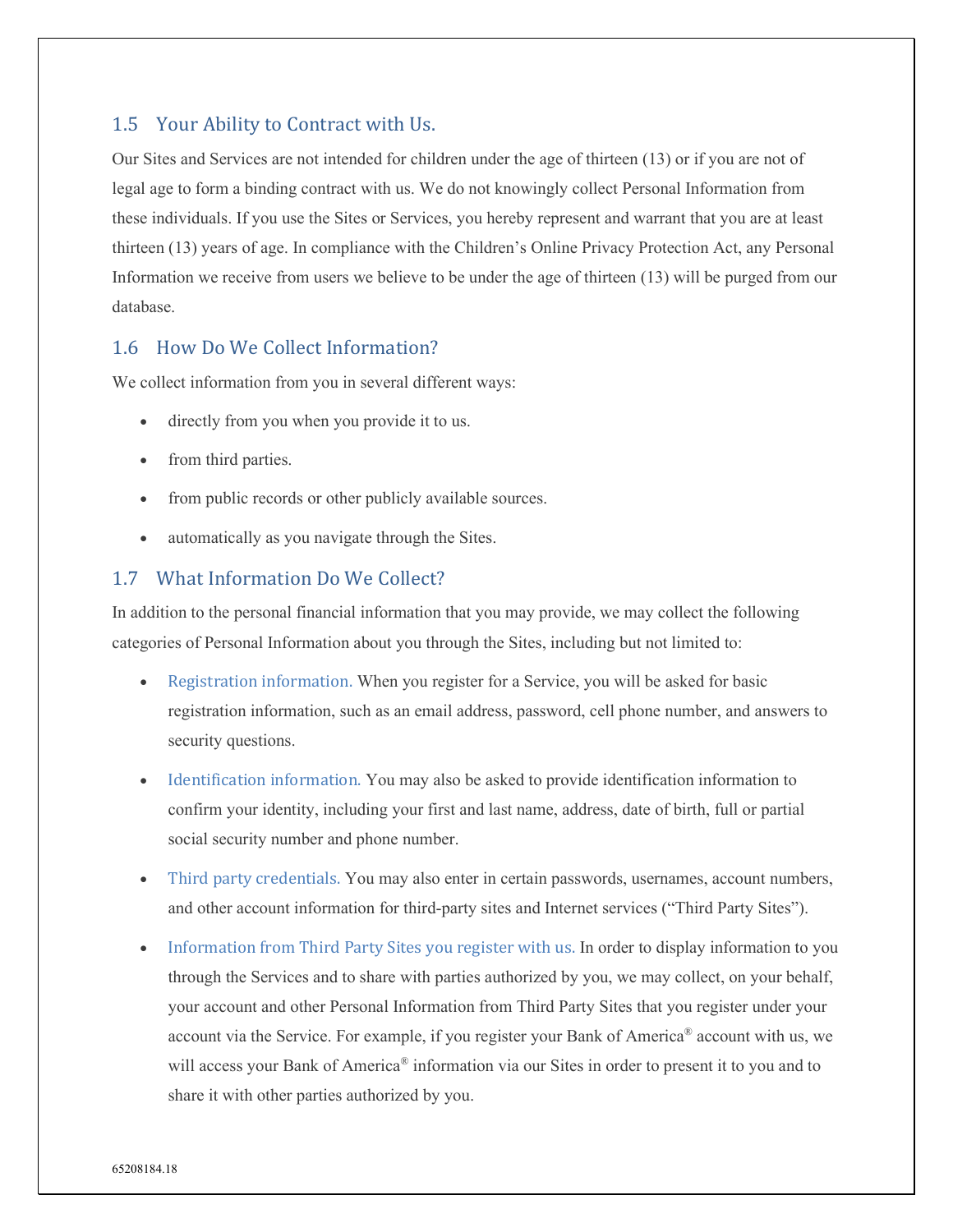- <span id="page-4-0"></span>• Information from Third Parties. In order to display information to you through the Services and to share with parties authorized by you, we may collect, on your behalf, financial and other Personal Information from the parties you have authorized us to share information with and from other parties (e.g., automated underwriting systems, Credit Bureaus, and other third-party information providers). Where required by law, we will obtain your authorization before seeking Personal Information from such third parties.
- <span id="page-4-1"></span>• Information provided by you. In order to display information to you through the Services and to share with parties authorized by you, you may upload documents and files to the Sites. For example, you may upload tax return documents, property related documents, or employmentrelated information and input employment, property, and other information about you to allow us to provide more comprehensive services to you, and to enable us to share these documents with other parties authorized by you. Depending on your use of the Services, you also may submit information relating to your spouse, beneficiaries, or dependents.
- <span id="page-4-2"></span>• Contests and surveys. From time to time, you may be offered an opportunity to participate in a survey or promotion. We may collect or you may submit information in connection with one of these promotions.
- <span id="page-4-3"></span>• Technical and navigational information. We collect information about your interaction with our Sites such as computer browser type (e.g., Microsoft Edge<sup>®</sup>, Internet Explorer<sup>®</sup>, Chrome<sup>®</sup>, Firefox<sup>®</sup>, Safari<sup>®</sup>, etc. and their respective versions), pages visited, average time spent on our Sites, IP address, the unique identifier of the device, operating system version (e.g., Chrome®, Windows  $OS^{\mathbb{R}}$ , Mac  $OS^{\mathbb{R}}$ ,  $iOS^{\mathbb{R}}$ , Android<sup>®</sup> etc. and their respective versions), the search terms you use on our Sites; and app version.
- <span id="page-4-4"></span>• Location information. If you choose to use a location-enabled Service, we may collect location information from your device. You may control or disable the sharing of location information via your device setting and/or the Sites.
- <span id="page-4-5"></span>• Other information. We may request or receive other Personal Information such as feedback, questions, comments, suggestions, or ideas to provide you with other benefits or to improve upon the Services. In such instances, you will be given the opportunity to provide or decline that information.

Non-personal information collected by or created by us (such as aggregated and anonymous information) is exclusively owned by us and may be used as we see fit in accordance with applicable law. If we are required to treat non-personal information as Personal Information under applicable law, then we may use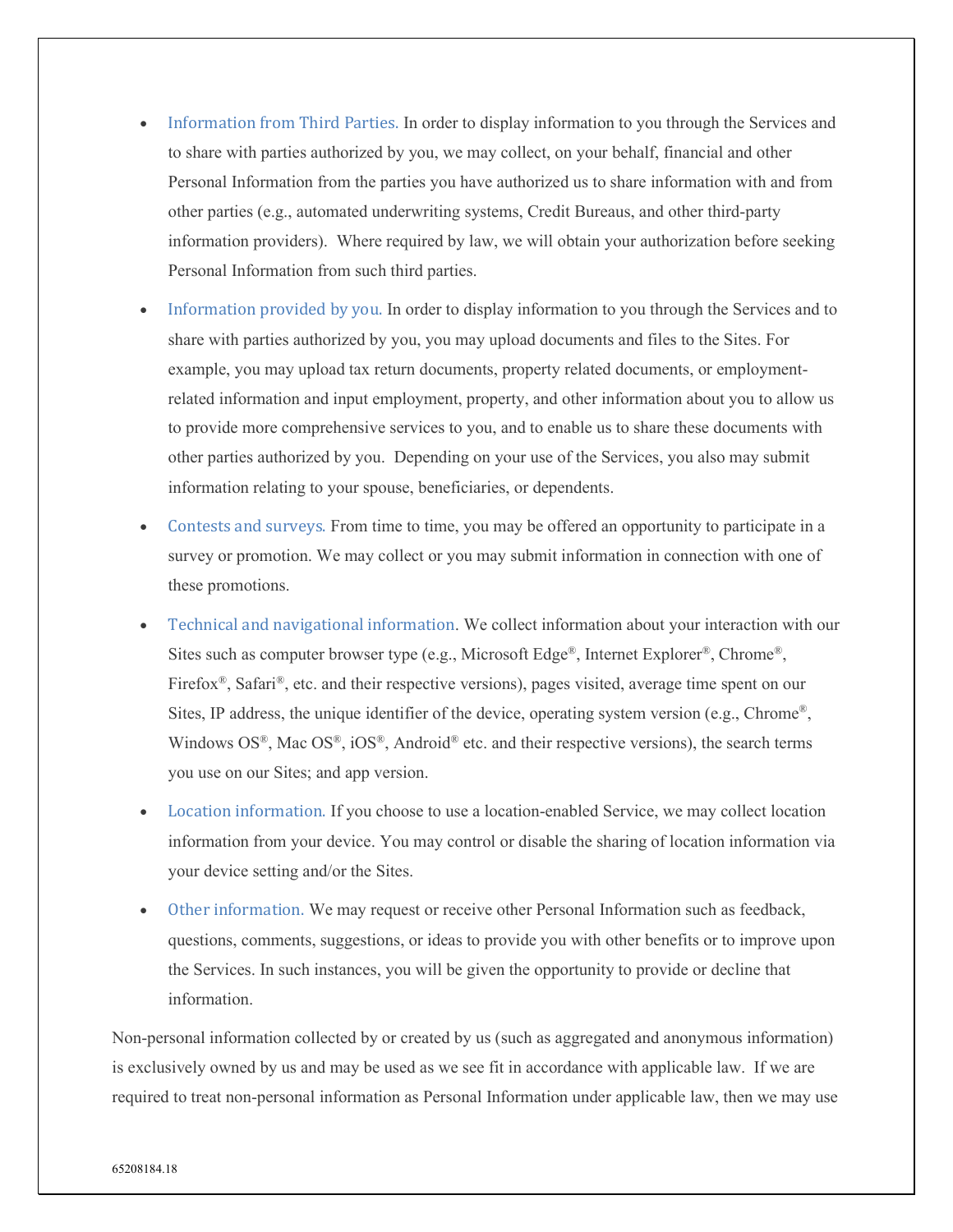and disclose it for the purposes for which we use and disclose Personal Information as detailed in this Privacy Policy.

# <span id="page-5-0"></span>1.8 How We Do Not Use the Personal Information We Collect.

We will not sell, publish or share your Personal Information without your permission.

# <span id="page-5-1"></span>1.9 How We Use the Information We Collect.

We use the Personal Information you enter into our Sites to produce results you ask for, like financial information gathering, reports on how you spend your money, and more. Here are some examples of how we might use your Personal Information:

- to provide you with products and Services and respond to any inquiries you may have about the Services.
- to contact and access Third-Party Sites you have told us we can access to get the information needed by the Services;
- to share Personal Information you selected with third parties you have authorized, including for purposes of receiving additional information regarding products and Services;
- to provide you with information regarding sweepstakes and similar promotions. Some of these activities have additional rules regarding how we use and disclose your Personal Information;
- to share Personal Information with other third parties who are affiliated, transacting or working with, or otherwise providing services on behalf of, one of the parties you have authorized to receive your information (for example, a mortgage lender may transfer their access to your Personal Information to a third party they may sell or assign your mortgage to, or to a third party they use to originate your loan or service your loan);
- to analyze Site usage and improve the Services provided through the Sites;
- to alert you to software compatibility issues and to improve our web design and functionality and detect and protect against errors, fraud, or other criminal activity;
- to deliver to you any administrative notices or alerts and communications relevant to your use of the Services;
- to offer you other products, programs, or services that we believe may be of interest to you;
- to perform market research, project planning, product development, troubleshooting problems, analysis of user behavior, marketing and promotions;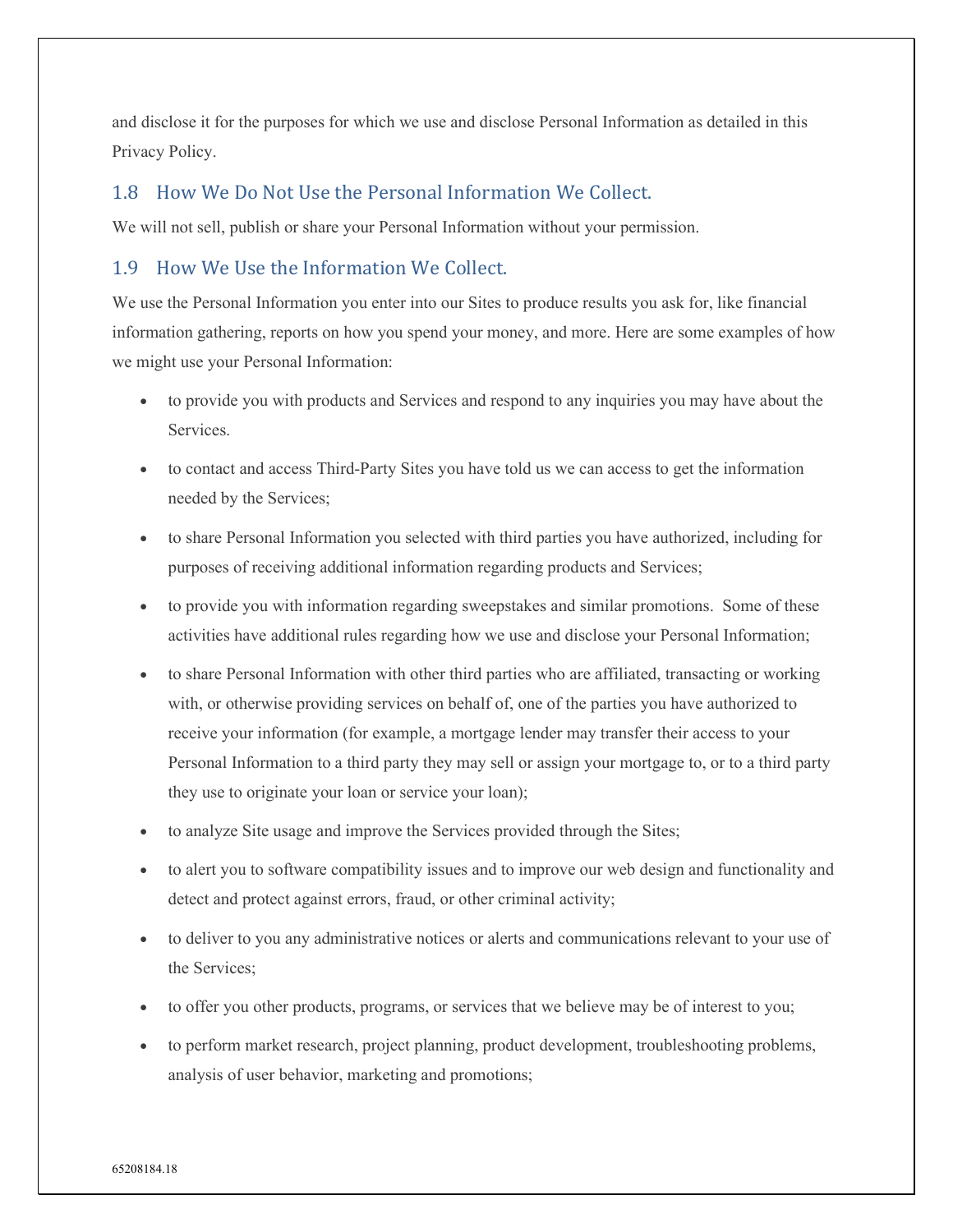- to pre-fill form fields on the Sites for your convenience;
- to confirm your accounts are valid and verify your identity;
- to enforce our Terms of Service and as otherwise set forth in this Privacy Policy; and
- in anticipation of or in connection with a merger, sale, of substantially all of our assets, or corporate reorganization under terms of security and confidentiality customary for such a transaction.

#### <span id="page-6-0"></span>**2 Your Personal Information Provided to and Accessed by Third Parties and Their Use.**

Our Services allow you to provide, and grant access to, your financial and Personal Information to third parties, such as your lender, other providers of services and products that you may be interested in, and family members that you authorize to receive such information ("Authorized Third Parties"). Authorized Third Parties can receive your Personal Information in three ways. First, with your express, informed consent, we may disclose your Personal Information to certain Authorized Third Parties, including financial institutions which have made available Services to you. We will seek your express consent to disclose this information at the time you create an account with us, or via a separate process at our discretion prior to disclosing any of your Personal Information. Second, using our Services, you can select what information you want us to provide to an Authorized Third Party. Third, you can grant Authorized Third Parties direct access to your Personal Information we possess through options you select within the Services. All the information we provide to an Authorized Third Party or that an Authorized Third Party directly accesses from us will be in their possession and generally becomes part of their "file" or "loan file" on you. While we control the provision of and access to your Personal Information we possess, we do not control how an Authorized Third Party uses your Personal Information once such information is in the Authorized Third Party's possession. Your Personal Information in the possession of an Authorized Third Party, and their use of that information including how long such information is retained, will be governed by the privacy policies and other applicable policies of that Authorized Third Party. You acknowledge and agree that you will not request that FinLocker share your information with any type of Authorized Third Party if FinLocker indicates that type of Authorized Third Party is restricted from receiving information from FinLocker Services.

In addition, an Authorized Third Party is typically permitted to share your Personal Information (such as your loan file) with other third parties, such as third parties who are affiliated, transacting or working with, or otherwise providing services on behalf of a Third Party Partner ("Other Third Parties"). Authorized Third Parties may also be permitted to share or delegate their access to your Personal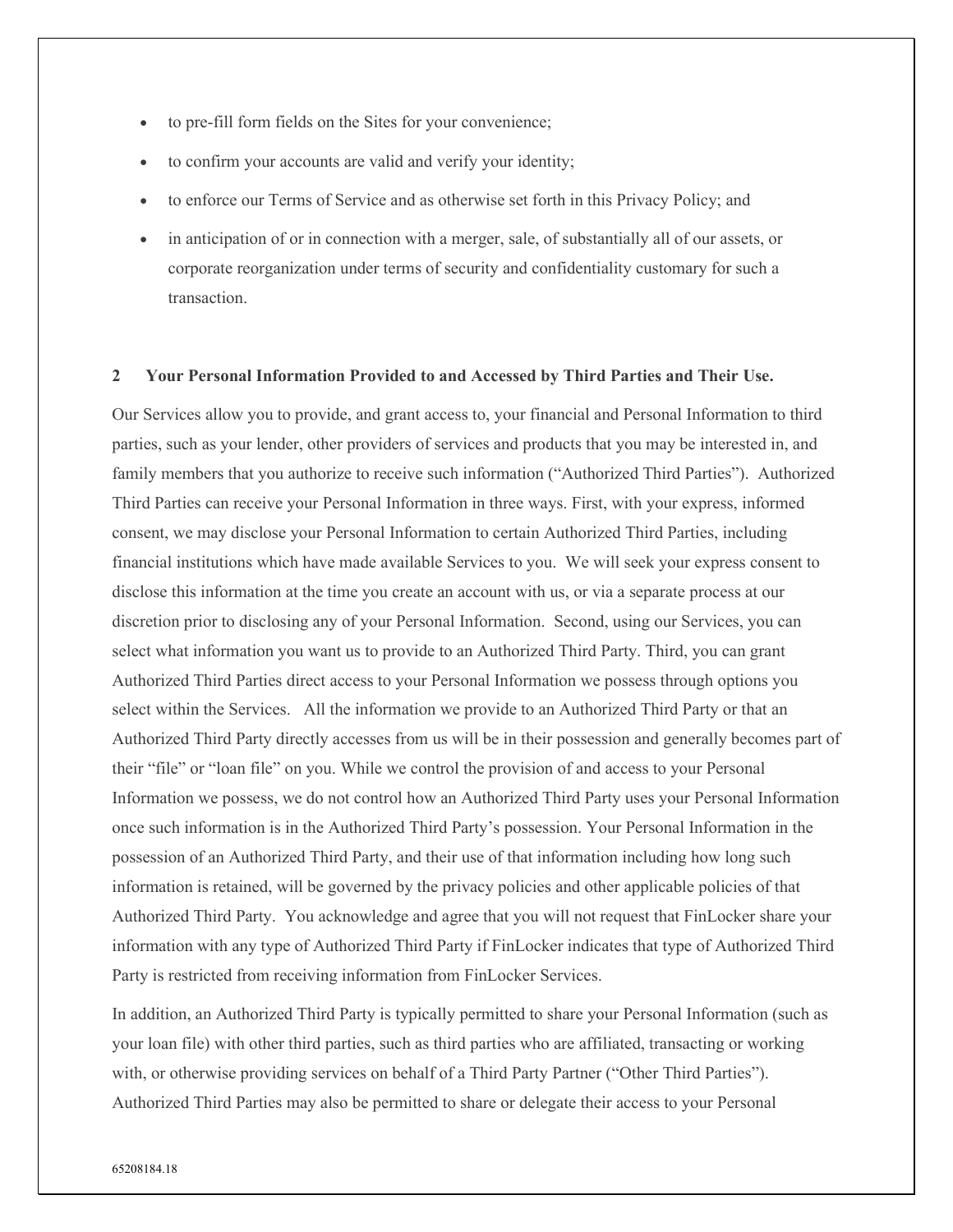Information in our possession to the Other Third Party. While we control the provision of and access to your Personal Information we possess, we do not control how Other Third Parties use your Personal Information once such information is in their possession. Your Personal Information in the possession of Other Third Parties, and their use of that information including how long such information is retained, will be governed by the privacy policies and other applicable policies of that party. You acknowledge and agree that terminating access to your Personal Information we possess before our Services or the services being provided by the Authorized Third Party or Other Third Party are complete may mean our Services or the other services may be interrupted or may not be completely provided to you.

Notwithstanding anything in this Privacy Policy to the contrary, all information in possession of an Authorized Third Party or Other Third Party, and their use of such information, will not be subject to this Privacy Policy and we will not be responsible for such possession or use.

## <span id="page-7-0"></span>**3 How We Disclose Information We Collect.**

<span id="page-7-1"></span>We may disclose the Personal Information described in Section 1.7 of this Privacy Policy to Authorized Third Parties with your consent, or for the following purposes:

<span id="page-7-2"></span>• For the Services. In addition to disclosures of your information that may occur as part of your use described above, we may disclose your Personal Information to our parent, subsidiary, third parties and other related companies, including, but not limited to, our partners, vendors, consultants and professional advisors, trusted affiliates, independent contractors and business partners who will use the information only as necessary for them to perform or provide the Services and for the specific purposes for which the information was collected. For example, if we have a co-brand partner and you access the Service as brought to you by one of those partners, through a co-branded URL, your email address used for registration on the Service may be provided to that co-brand partner.

Also, we may share your Personal Information with third party service providers (other than Authorized Third Parties and Other Third Parties) to enable them to assist in fulfilling the requests you make or the transactions you conduct via the Sites, including the operation of certain Sites' functions and Services. We use commercially reasonable efforts to only engage or interact with third-party service providers that post a privacy policy governing their processing of Personal Information.

<span id="page-7-3"></span>As legally required. We reserve the right, in our sole discretion, to share or disclose your Personal Information with law enforcement, government officials, and other third parties: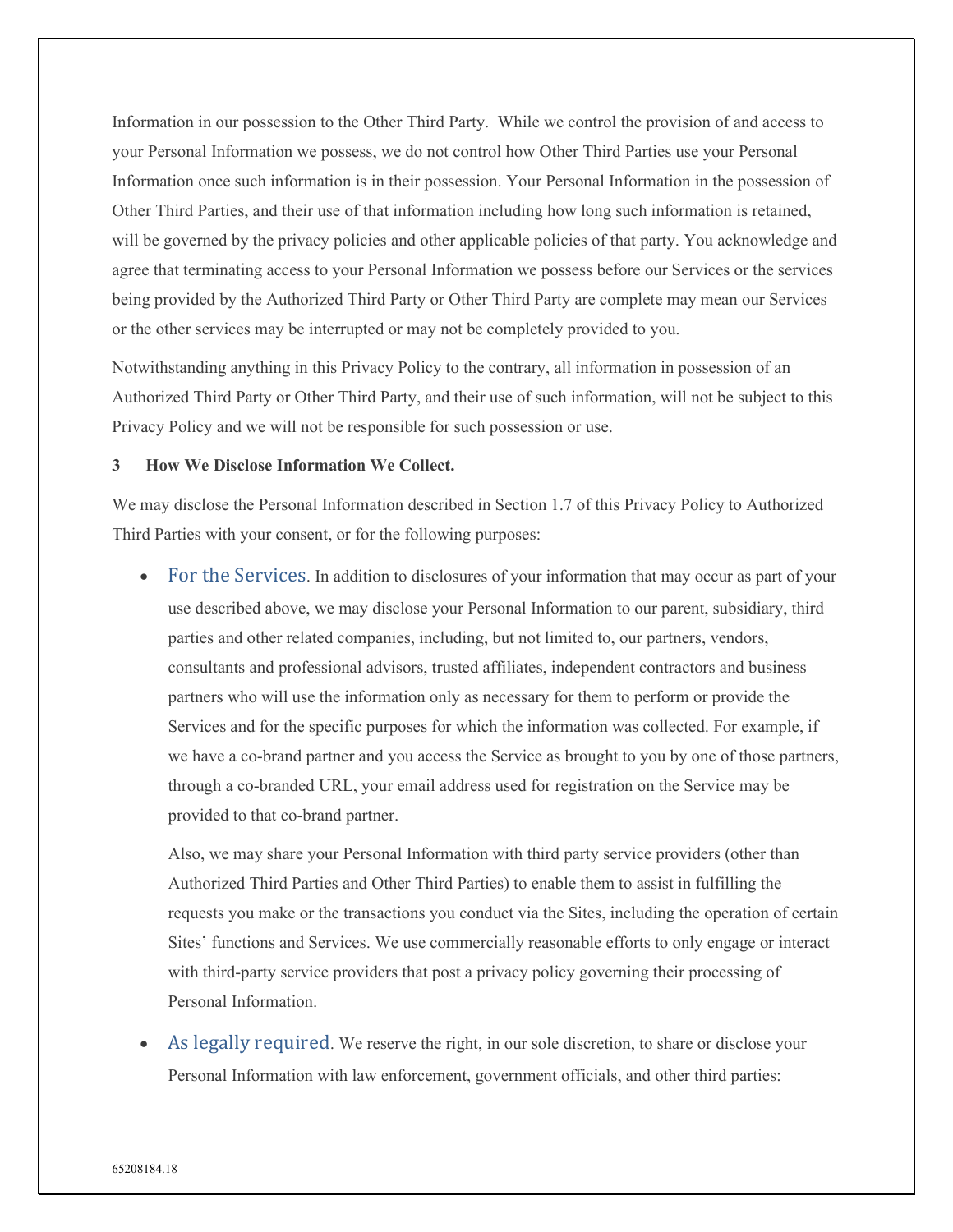- o to respond to subpoenas, court orders, legal process or regulatory inquires;
- o in order to investigate, prevent, defend against, or take other action regarding violations of our Terms of Service, illegal activities, suspected fraud, or situations involving potential threats to the legal rights or physical safety of any person or the security of our network, Sites or Services;
- o to respond to claims that any posting or other content violates the rights of third parties;
- o in an emergency, to protect the health and safety of our Sites' users or the general public; or
- o as otherwise required or allowed by any applicable law.
- <span id="page-8-0"></span>If we are bought or sold. If our company or our assets are acquired by another company, or in the event of a merger, consolidation, change in control, transfer of substantial assets, reorganization, or liquidation, we may transfer, sell, or assign to third parties, information concerning your relationship with us, including, without limitation, Personal Information that you provide and other information concerning your relationship with us. Such third parties will assume responsibility for the Personal Information collected by us in connection with our business operations or through our Sites and such third parties will assume the rights and obligations regarding such information as described in this Privacy Policy.

Additionally, we may share or make available anonymous, de-identified or aggregate information that cannot be used to identify you individually with:

- o third parties for their research, product offerings, marketing, and promotional purposes and those third parties may publicly report the findings of their research or analysis;
- o organizations that conduct research on consumer spending and other financial habits;
- o users of the Service for purposes of comparison of their personal financial situation relative to the broader community; and
- o in connection with de-identified Vantage Consumer credit scores, we may share such information with third parties for purposes of providing you with offers and information regarding products and services that may be of interest to you.
- <span id="page-8-1"></span>**4 How We Protect Information We Collect.**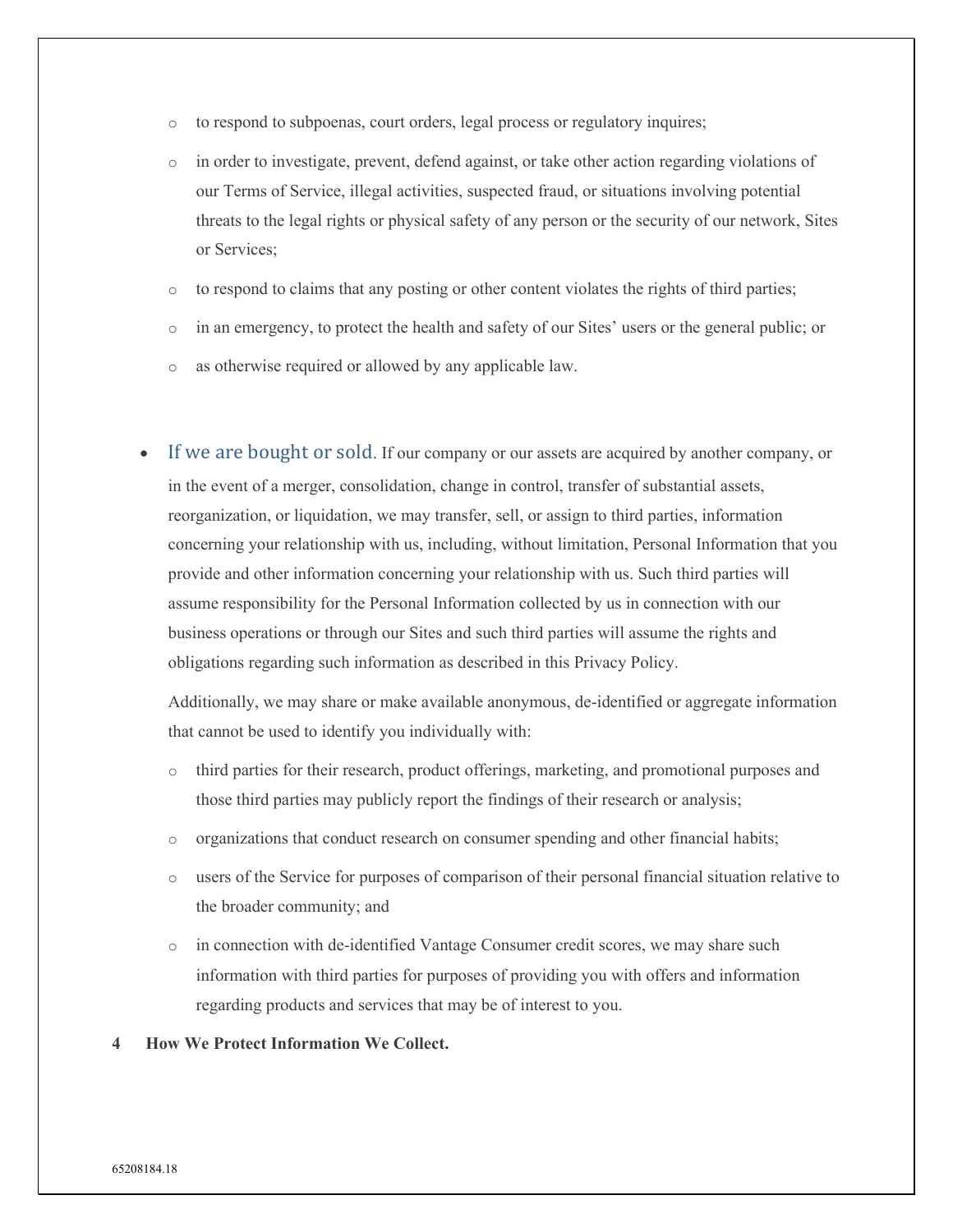We take the security of your information seriously. We use technical and administrative security measures such as, but not limited to, firewalls, encryption techniques, and authentication procedures, among others, designed to maintain the security of your online session, the information we store, and the information we share with others.

You should be aware that your information is transmitted across the Internet and that no method of transmission over the Internet is 100% secure. You also need to take appropriate steps to protect your information. Your information may be accessed and viewed by other Internet users, without your knowledge and permission, while in transit to or from us. Please be advised that we cannot and do not ensure, represent, guarantee or warrant the security of any information you disclose or transmit to us online and are not responsible for the theft, destruction, or inadvertent disclosure of your Personal Information.

#### <span id="page-9-0"></span>**5 Third Party Offers & Advertisements.**

We may offer a number of separate products and services offered by third parties advertised to you on our Sites and through the Services. These third party offers may be complementary to your use of the Sites and may be personalized based on information you provide to us, we have collected about you, queries made through the Sites, or other information.

If you choose to use these separate products and services, provide information to the third party, or allow the third party to otherwise collect information about you, then their use of your information is subject to the applicable third party's privacy policy and terms of service. You should review the practices of the third party before deciding to use their service or provide them with any information.

#### <span id="page-9-1"></span>**6 Data Collection.**

We may use third-party service providers to help us analyze certain online activities. For example, these service providers may help us measure the performance of our online promotions or analyze Sites activity. We may permit these service providers to use cookies and similar technologies to perform these services. For example, we may use service providers such as Google Analytics<sup>®</sup> on parts of the Sites to determine age, gender, interest, and other data to better serve our customers. If you prefer to not have your data used by this service provider, you may visit the [Google Analytics opt-out](https://tools.google.com/dlpage/gaoptout/) page.

#### <span id="page-9-2"></span>**7 Blogs & Other Forums.**

We may offer bulletin boards, blogs, chat rooms, message boards, or similar public forums (collectively referred to as "Forums") where you can communicate with us or other users. Any information that you submit or post to these Forums or other forums could be viewed by other viewers or may otherwise be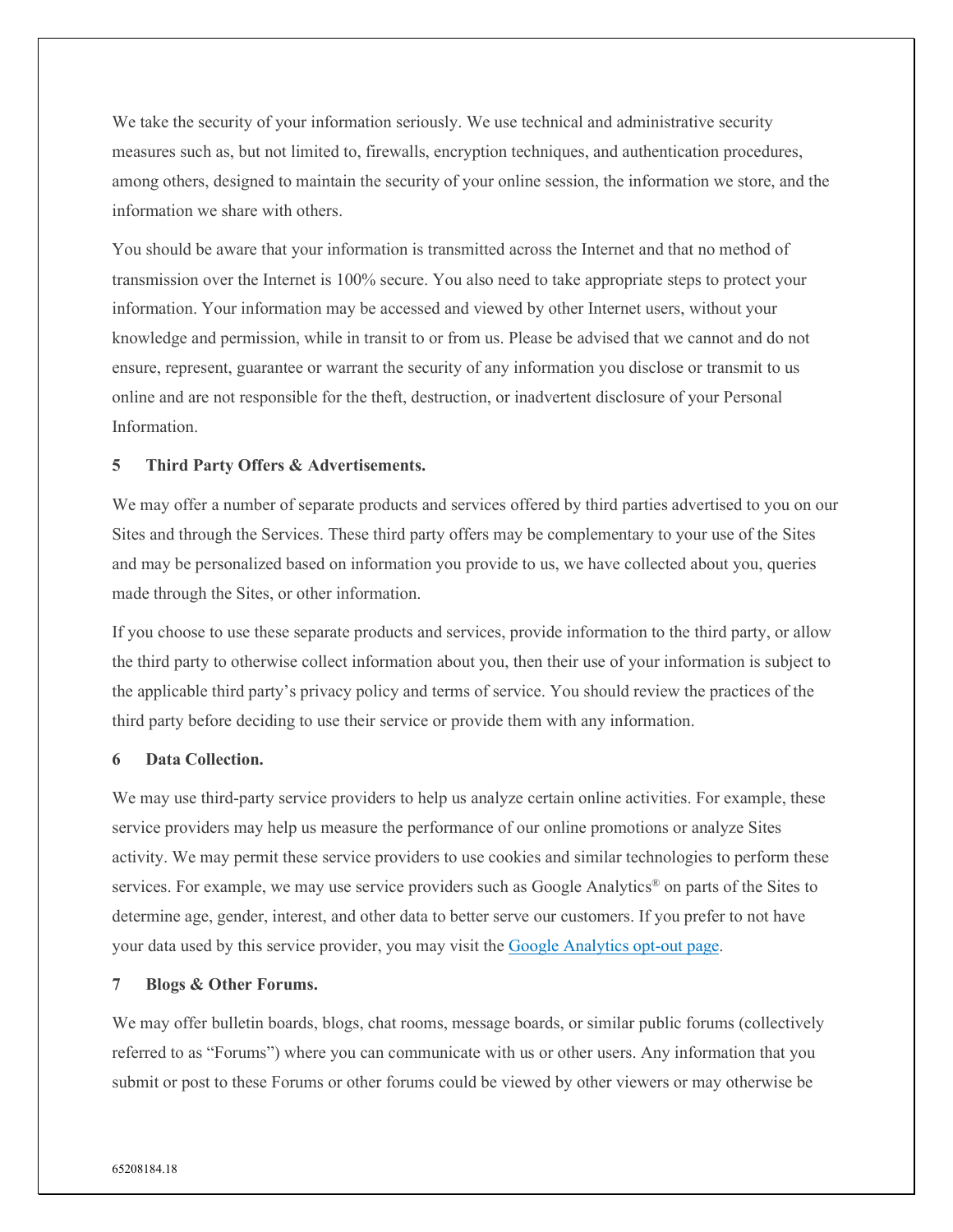publicly available. We strongly discourage posting of Personal Information to these Forums or other forums. If you choose to post Personal Information, other viewers may use this information to send you unsolicited messages. We are not responsible for the Personal Information you choose to submit in these Forums and other forums.

#### <span id="page-10-1"></span><span id="page-10-0"></span>**8 How We Use Technology.**

- Information Collected Automatically. Certain information on our Sites is collected automatically by means of various software tools. We have a legitimate interest in using such information to assist in log-in, systems administration purposes, information security, and abuse prevention, to track user trends, and to analyze the effectiveness of our Sites. Alone or in combination with other information, such automatically collected information may constitute Personal Information. Some of our service providers may use cookies or other methods to gather information regarding your use of our Sites. Such third parties may use these cookies or other tracking methods for their own purposes by relating information about your use of our Sites with any Personal Information about you that they may have. The use of such information by a third party depends on the privacy policy of that third party.
- <span id="page-10-2"></span>Log Files On Our Site. The information inside the log files includes internet protocol ("IP") addresses, type of browser, Internet Service Provider (ISP), date/time stamp, referring/exit pages, clicked pages and any other information your browser may send to us.
- <span id="page-10-3"></span>• Cookies. We use cookies to make interactions with our Sites easy and meaningful. When you visit our Sites, our servers may send a cookie to your computer. Standing alone, cookies do not personally identify you; they merely recognize your web browser. Unless you choose to identify yourself to us, either by responding to a promotional offer, opening an account, or filling out a web form, you remain anonymous to us.

We may use cookies that are session-based and persistent. Session cookies exist only during one session. They disappear from your computer when you close your browser software or turn off your computer. Persistent cookies remain on your computer after you close your browser or turn off your computer. Please note that if you disable your web browser's ability to accept cookies, you may not be able to successfully use all of the features of our Sites.

The following sets out how we may use different categories of cookies and your options for managing cookie settings: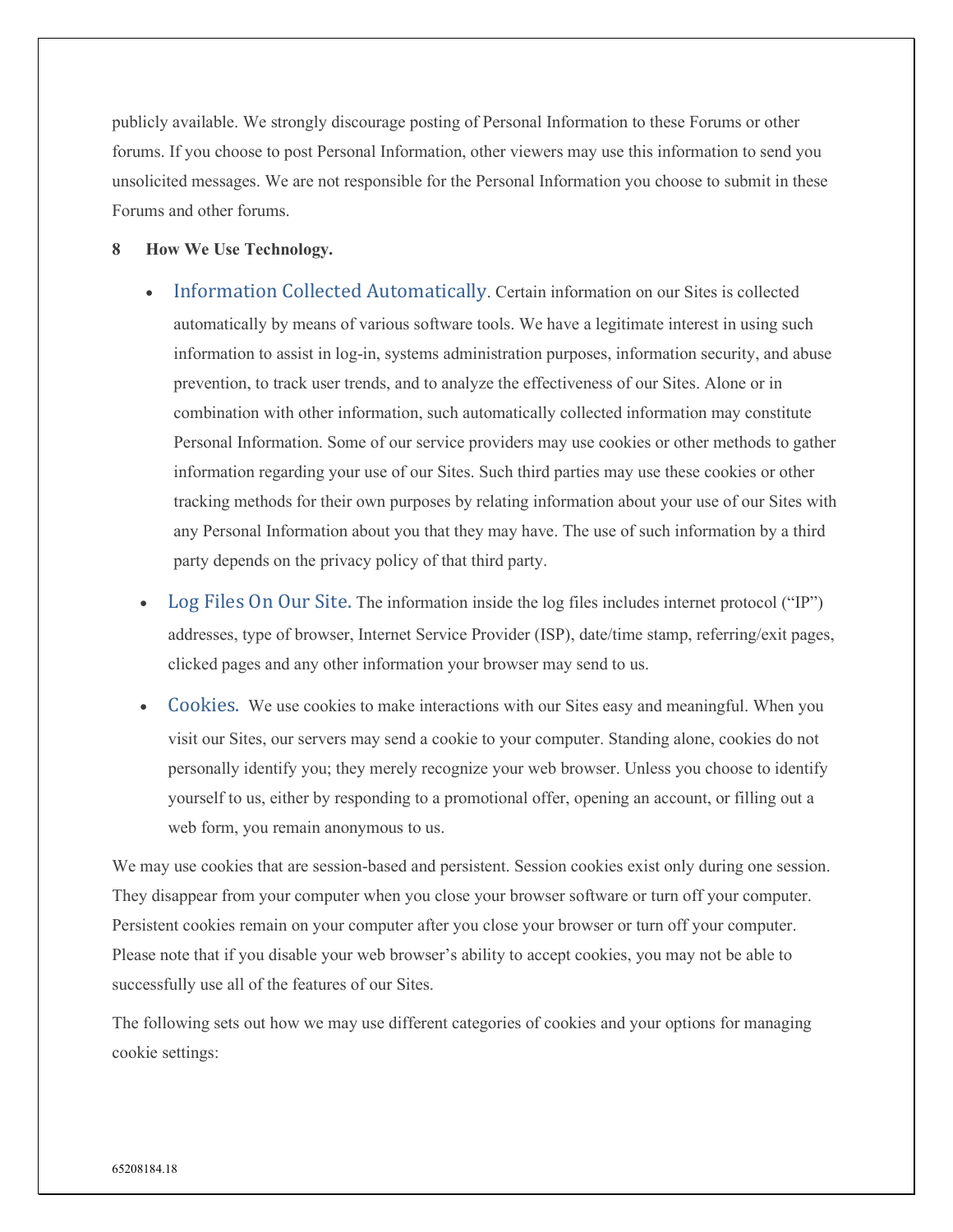| Type of Cookies          | Description                                                                                                                                                                                                                                                                                                                                                                                                                                                                                                                                                                                             | <b>Managing Settings</b>                                                                                                |
|--------------------------|---------------------------------------------------------------------------------------------------------------------------------------------------------------------------------------------------------------------------------------------------------------------------------------------------------------------------------------------------------------------------------------------------------------------------------------------------------------------------------------------------------------------------------------------------------------------------------------------------------|-------------------------------------------------------------------------------------------------------------------------|
| Required cookies         | Required cookies enable you to navigate our Sites<br>and use their features, such as accessing secure areas<br>of our Sites and using our services. If you have<br>chosen to identify yourself to us, we use cookies<br>containing encrypted information to allow us to<br>uniquely identify you. Each time you log into our<br>Sites, a cookie containing an encrypted, unique<br>identifier that is tied to your account is placed on<br>your browser. These cookies allow us to uniquely<br>identify you when you are logged into our Sites and<br>to process your online transactions and requests. | Because required cookies are<br>essential to operating our<br>Sites, there is no option to opt<br>out of these cookies. |
| Performance<br>cookies   | These cookies collect information about how you<br>use our Sites, including which pages you go to most<br>often and if they receive error messages from certain<br>pages. These cookies do not collect information that<br>individually identifies you. All information these<br>cookies collect is aggregated and anonymous. It is<br>only used to improve how our Sites function and<br>perform. From time-to-time, we may engage third<br>parties to track and analyze usage and volume<br>statistical information from individuals who visit our<br>Sites.                                          | To learn how to opt out of<br>performance cookies using<br>your browser settings click<br>here.                         |
| Functionality<br>cookies | Functionality cookies allow our Sites to remember<br>information you have entered or choices you make<br>(such as your username, language, or your region)<br>and provide enhanced, more personal features. These<br>cookies also enable you to optimize your use of our                                                                                                                                                                                                                                                                                                                                | To learn how to opt out of<br>functionality cookies using<br>your browser settings click<br>here.                       |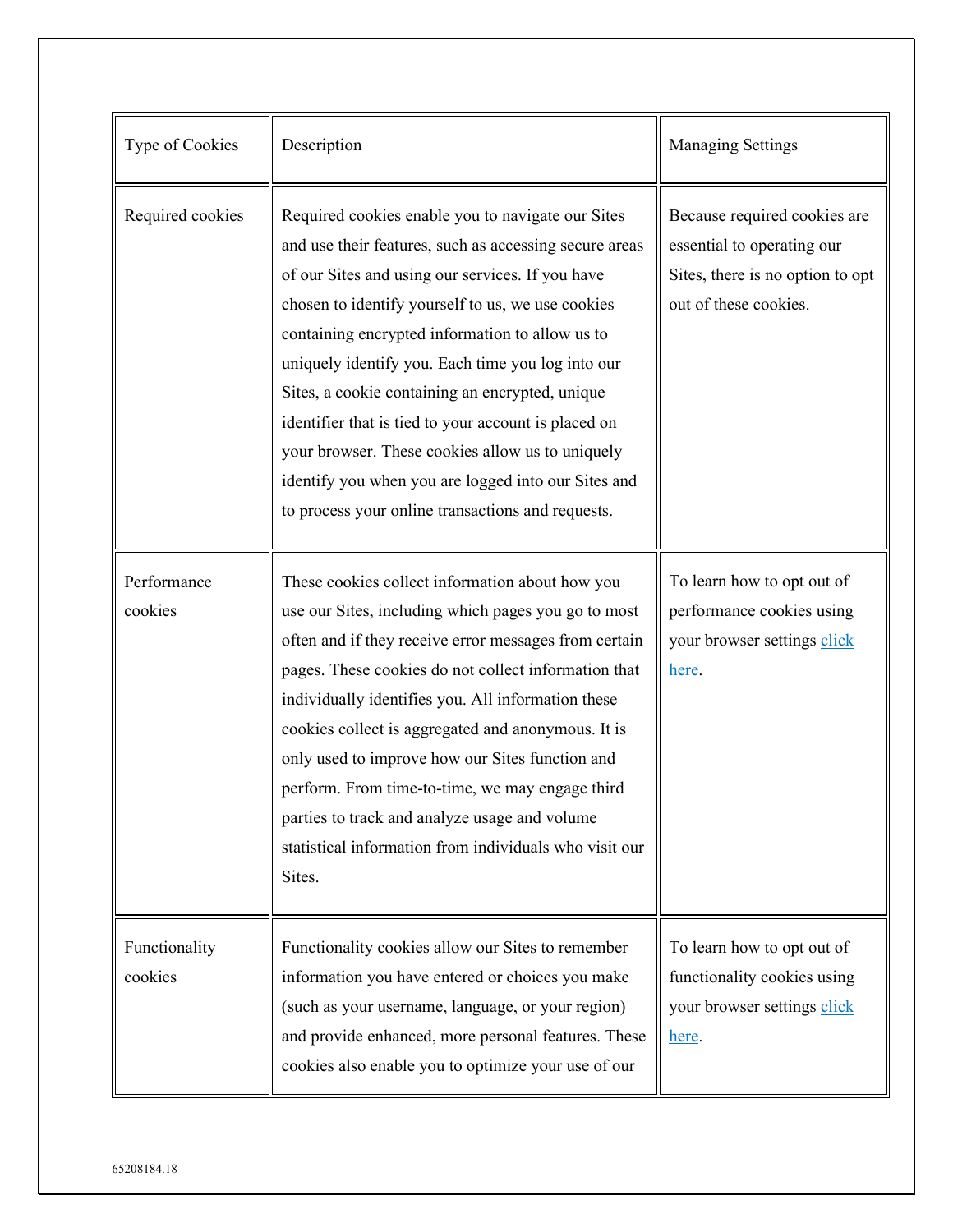Sites after logging in. These cookies can also be used to remember changes you have made to text size, fonts and other parts of web pages that you can customize.

- <span id="page-12-0"></span>• Other Tracking Technologies. When you visit our Sites, we may collect your IP address for certain purposes such as, for example, to monitor the regions from which you navigate our Sites. We may also use web beacons alone or in conjunction with cookies to compile information about your usage of our Sites and interaction with emails from us. Web beacons are clear electronic images that can recognize certain types of information on your computer, such as cookies, when you viewed a particular site tied to the web beacon. For example, we may place web beacons in marketing emails that notify us when you click on a link in the email that directs you to our Sites. We may use web beacons to operate and improve our Sites and email communications.
- <span id="page-12-1"></span>• Do Not Track notices. Without an industry or legal standard of interpreting Do Not Track Signals ("DNT") sent to us by your browser, we do not respond to DNT signals at this time. To learn more about how DNT works, please visit [http://allaboutdnt.com/.](http://allaboutdnt.com/)

## <span id="page-12-2"></span>**9 Links to Third Party Sites.**

Our Sites may contain links to third-party websites and services that are not owned or controlled by us. We are not responsible for the privacy practices or the content of third party websites, services, and advertisements, and you visit them at your own risk.

#### <span id="page-12-3"></span>**10 Personal Information you Disclose Relating to Others.**

If you disclose any Personal Information relating to other people to us or to our service providers in connection with our Sites, you represent that you have the authority to do so and to permit us to use the information in accordance with this Privacy Policy.

#### <span id="page-12-4"></span>**11 Consent and Opt-Out.**

For information about your rights as a California resident, please see Section 13 (Your California Privacy Rights).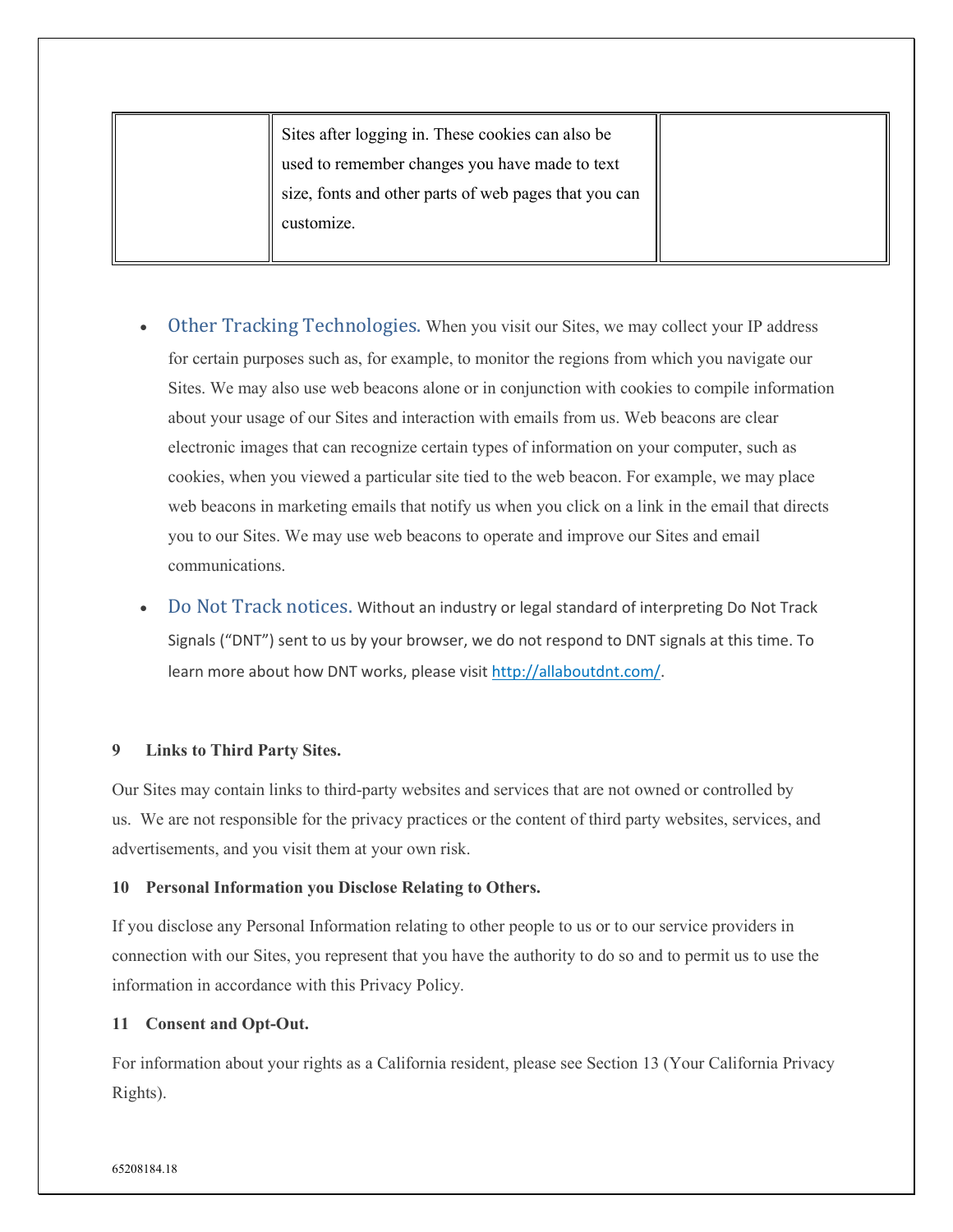We will only disclose your Personal Information with your consent or as otherwise described in Sections 2 and 3 of this Privacy Policy. You may revoke your consent to our sharing of Personal Information with Authorized Third Parties and opt-out of future disclosures at any time by contacting us at *[privacy@finlocker.com.](mailto:privacy@finlocker.com)* 

If you have an account on our Site, to the extent we are legally required, we provide access to – and ability to edit or delete your Personal Information at any time via the Sites or Services.

If you would like to access, amend or erase Personal Information collected via our Sites, you may also submit a request to:

## *[privacy@finlocker.com](mailto:privacy@finlocker.com)*

We will promptly review all such requests in accordance with applicable laws. In the event you remove your Personal Information from the Sites, you may not be able to receive all Services provided thereunder or receive benefits from third parties that you previously provided access to this information.

If we disclosed Personal Information to a third party with your consent, you should contact such third party directly if you want to exercise your rights for the disclosed Personal Information.

#### <span id="page-13-0"></span>**12 Opting Out of Communications.**

We may send periodic Site related alerts, weekly summaries, notifications, newsletters, promotions, or other information via email, SMS, or mobile device notifications. You may choose to stop receiving alerts, notifications, summaries, newsletters, and promotions by indicating your preference in your account profile or settings. You may also follow the unsubscribe instructions in the email you receive. Please note that certain Services-related messages that we send are necessary for the proper functioning and use of the Services and you may not have the ability to opt-out of those messages.

#### <span id="page-13-1"></span>**13 Your California Privacy Rights.**

California Civil Code Section 1798.83 permits users that are residents of California to request certain information regarding our disclosures of Personal Information to third parties for such third parties' direct marketing purposes. If you are a California resident and would like to make such a request, please email us at [privacy@finlocker.com](mailto:privacy@finlocker.com) or write FinLocker, LLC at 168 N. Meramec Ave, Suite 250, St. Louis, Missouri 63105.

In addition, the state of California provides California residents with certain other rights concerning their Personal Information. This section describes (1) the categories of Personal Information collected and disclosed by us subject to California privacy law, (2) your privacy rights under California privacy law, and (3) how to exercise your rights.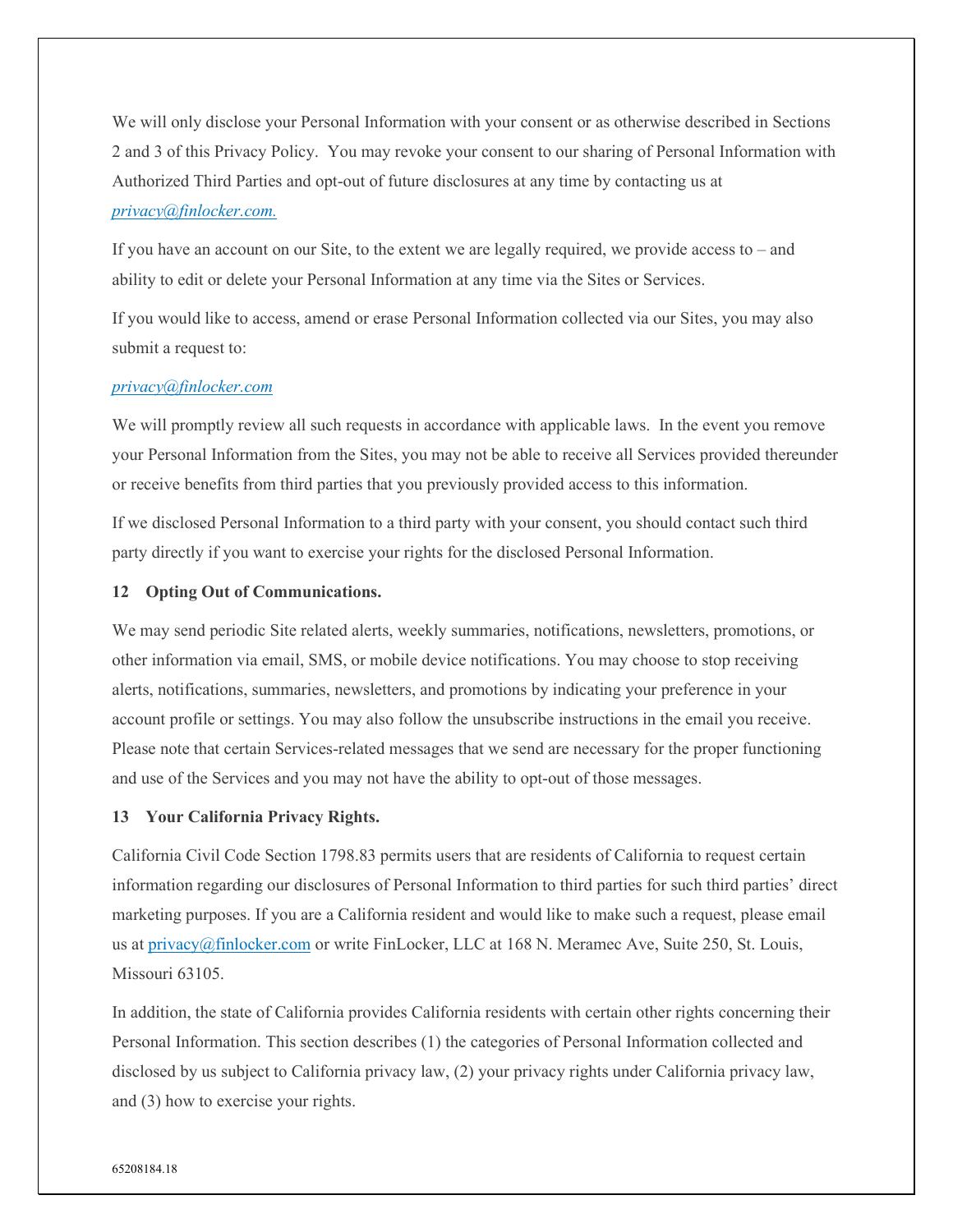# <span id="page-14-0"></span>13.1 Collection and Disclosure of Categories of Personal Information under California Privacy Law

In accordance with California law, we collected the following categories of Personal Information within the preceding 12 months from the effective date of this Privacy Policy (both online and offline):

- Identifiers (for example, name, email address, Social Security number, IP address, and online identifiers);
- Mailing address, telephone number, bank account number, and other information as defined by subsection (e) of California Civil Code Section 1798.80;
- Commercial information, including records of products or services purchased or other purchasing histories;
- Geolocation data (if enabled by your browser/device);
- Internet or other electronic network activity information, including information on your usage of our Sites;
- Employment-related information; and
- Information used to create a profile about a consumer reflecting the consumer's preferences or behavior.

In the preceding 12 months from the effective date of this Privacy Policy, we may have disclosed each of these categories of Personal Information to our service providers for our business purposes (to enable the service providers to provide their services) and as otherwise described in Section 3 (How We Disclose Personal Information). Except with your consent, we have not sold Personal Information in the preceding 12 months.

# <span id="page-14-1"></span>13.2 Your Privacy Rights Under California Law

Subject to certain exceptions, California consumers have the following rights with respect to their Personal Information:

| Privacy Right | Description                                                                                                                                                                                                                                                                                                                                                                                                                                                                                                                                                                                                                                                          |  |
|---------------|----------------------------------------------------------------------------------------------------------------------------------------------------------------------------------------------------------------------------------------------------------------------------------------------------------------------------------------------------------------------------------------------------------------------------------------------------------------------------------------------------------------------------------------------------------------------------------------------------------------------------------------------------------------------|--|
| Access        | You have the right to request information on the categories of Personal<br>Information that we collected in the previous twelve (12) months, the categories<br>of sources from which the Personal Information was collected, the specific pieces<br>of Personal Information we have collected about you, and the business purposes<br>for which such Personal Information is collected and shared. You also have the<br>right to request information on the categories of Personal Information which were<br>disclosed for business purposes, and the categories of third parties in the twelve<br>(12) months preceding your request for your Personal Information. |  |
| Deletion      | You have the right to request to have your Personal Information deleted from our<br>servers and we will direct our service providers to do the same. However, please<br>be aware that we may not fulfill your request for deletion if we (or our service<br>provider(s)) are required to retain your Personal Information for one or more of<br>the following categories of purposes: (1) to complete a transaction for which the<br>Personal Information was collected, provide a good or service requested by you,<br>or complete a contract between us and you; (2) to ensure our website integrity,                                                              |  |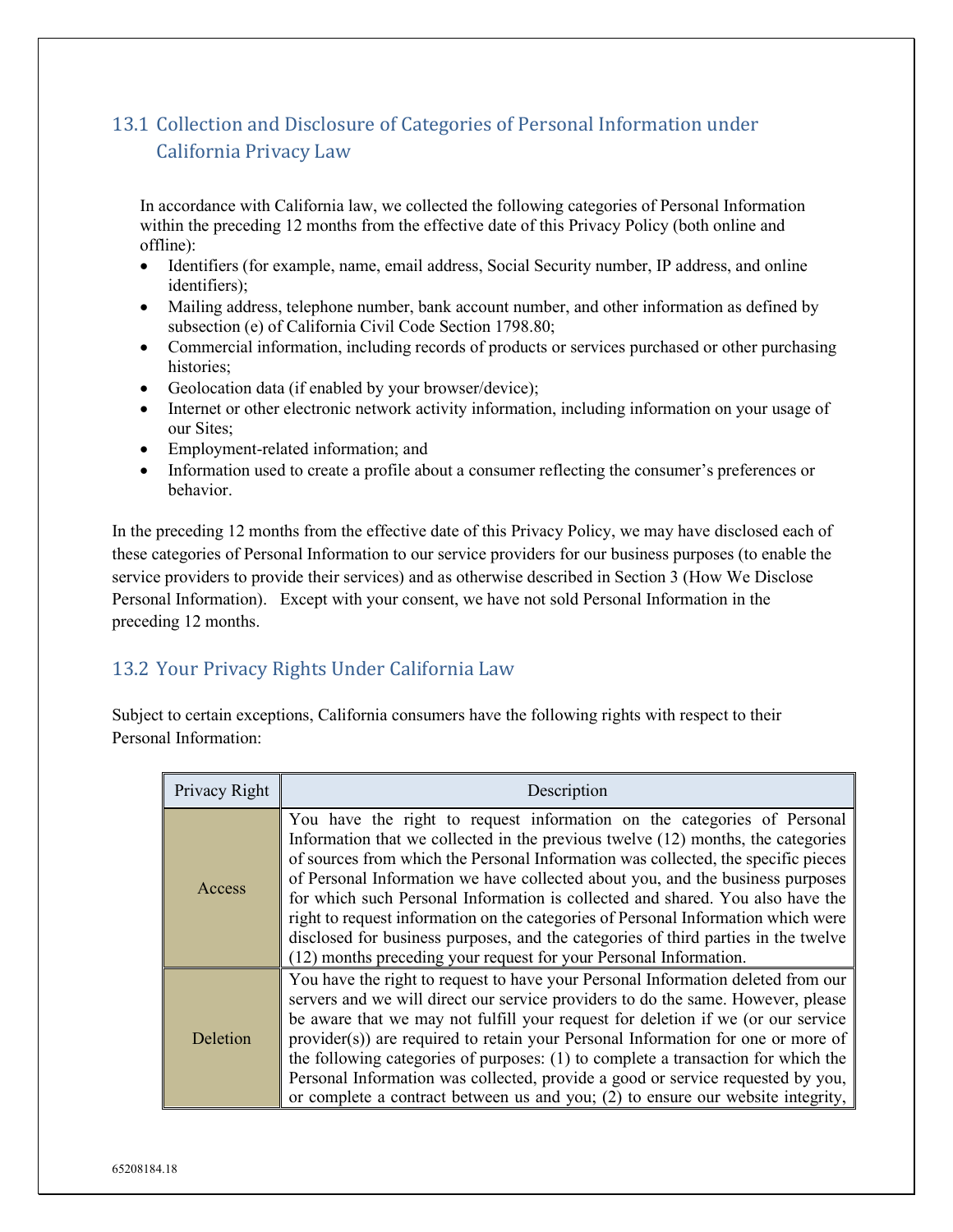| security, and functionality; $(3)$ to comply with applicable law or a legal obligation, |
|-----------------------------------------------------------------------------------------|
| or exercise rights under the law; or $(4)$ to otherwise use your Personal Information,  |
| internally, in a lawful manner that is compatible with the context in which you         |
| provided the information.                                                               |

# <span id="page-15-0"></span>13.3 How to Exercise Your California Privacy Rights

If you believe that we have collected Personal Information about you, and would like to exercise your rights listed above, please send (or have your authorized agent send) an email to [privacy@finlocker.com.](mailto:privacy@finlocker.com) You have a right not to receive discriminatory treatment by any business when you exercise your California privacy rights.

While we take measures to ensure that those responsible for receiving and responding to your request are informed of your rights and how to help you exercise those rights, when contacting us to exercise your rights, we ask you to please adhere to the following guidelines:

- *Tell Us Which Right You Are Exercising*: Specify which right you want to exercise and the Personal Information to which your request relates (if not to you). If you are acting on behalf of another consumer, please clearly indicate this fact and your authority to act on such consumer's behalf.
- *Help Us Verify Your Identity*: Provide us with information to verify your identity. Please note that if we cannot initially verify your identity, we may request additional information to complete the verification process. Any Personal Information you disclose to us for purposes of verifying your identity will solely be used for the purpose of verification.
- *Direct Our Response Delivery:* Please provide us with an e-mail or mailing address through which we can provide our response. If you make the request by email, unless otherwise requested, we will assume that we can respond to the email address from which you made the request.

## <span id="page-15-1"></span>**14 Retention of Personal Information.**

Upon your termination of your account registered for use of the Services, we will terminate your account. Upon your request, we will delete all Personal Information in our possession associated with your use of the Services. Otherwise, we reserve the right to retain any Personal Information as long as the Personal Information is needed to:

- perform data analytics internally, provided that any Personal Information is not disclosed to third parties;
- comply with applicable law;
- fulfill the purposes as set forth in Section 2;